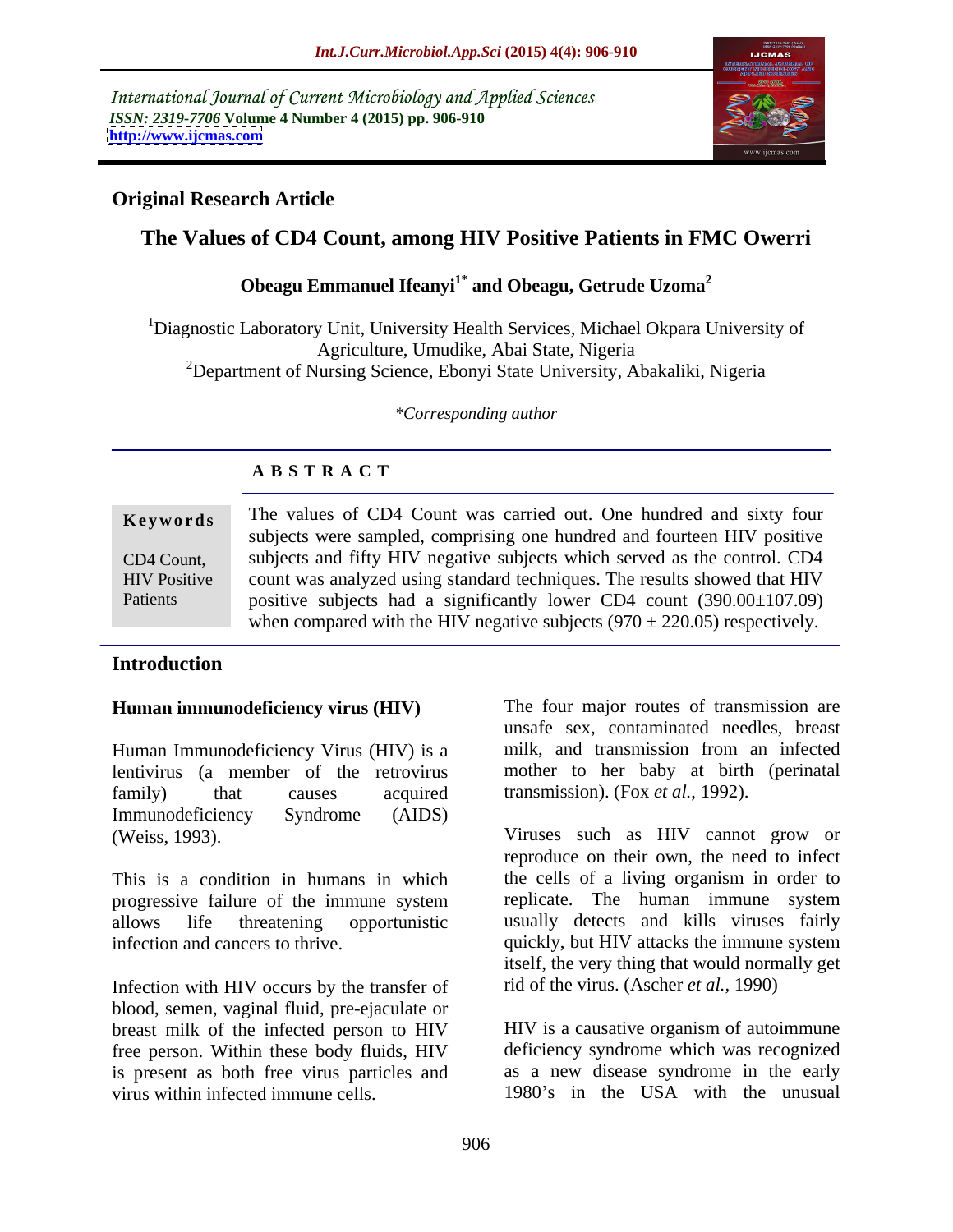occurrence of pnemocystis carinii If there is a laboratory evidence of HIV pneumonia and Kaposi's sarcoma in infection, certain indicator diseases that previously healthy young men (Greene, require presumptive and definitive diagnosis 1991). This retrovirus was isolated from a are diagnostic of AIDS, AIDS is an illness young homosexual man with characterized by one or more indicator lymphadenopathy. The virus was identified and classified in the family Retroviridae

Under the electron microscope, the viruses were revealed as a cylindrical core with infection of AIDS that follows is

This complex is enclosed within a capsid HIV is present all over the world and the which is surrounded by a host cell membrane derived envelope, from which will affect every country one way or another viral envelope glycoprotein 'spikes' project. over time. This is an evolving pandemic HIV infects a wide variety of tissues in threatening global public health and health humans including the marrow, lymph node, brain, skin and bowel (Baker *et al.,* 2007). This retrovirus differs from other retroviruses such as human T lymphotrophic virus (HTLV) 1 and 2. The virus was status and HIV disease progression eventually named Human (Tolstrup *et al.*, 2004). Immunodeficiency Virus (Cohan *et al.,*

risk of acquiring HIV infection are blood or blood products, infants born of infected women.

There are various strains of HIV and are designated by a code with geographically **Sample size calculation** informative letters and sequential numbers placed either in brackets, or as a number, or The sample size for this study was as a subscript. Example HIV- $_{\text{sf33}}$  and HIV -2<br>(Pantaleo *et al.*, 1995) (Pantaleo *et al.,* 1995) 8.1% prevalence of HIV in Owerri in 2010.

diseases. (Safrit *et al.*, 1995).

genus lentviranae (Baker *et al.,* 2007). Acute HIV is usually characterized by fever, nucleic acid cloned and sequenced. The asymptomatic in early stages. If an cylindrical core is 80-130nm in diameter, it individual is infected with this virus, the has a unique three layered structure, and virus acts so quick destroying the immune innermost is the genome nucleocapside system making the individual prone to little complex. The complexed complexed infections. malaise, lymphadenopathy and rash. These conditions are subclinical. A chronic infection of AIDS that follows is infections.

> long term consequences of this pandemic care provision, as well as political and economic stability (Kuby, 1997).

The CD4<sup>+</sup> count is used to measure immune status and HIV disease progression (Tolstrup *et al.,* 2004).

1986). CD4 count is the number of CD4 cells per It is transmitted mostly sexually in blood or patient's disease, determine the risks of blood products and pre-natally. The most at opportunistic illness, assess prognosis and homosexuals, injecting drug misusers and antiretroviral treatment (CDC, 2009). The those with bisexual orientation. Others main objectives of this study to determine include individuals receiving unscreened the mean values of CD4 count on HIV microlitre of blood. It is used to stage the guide decisions about when to start positive subjects.

# **Materials and Methods**

### **Sample size calculation**

calculated based on Ijeoma et al.(2010)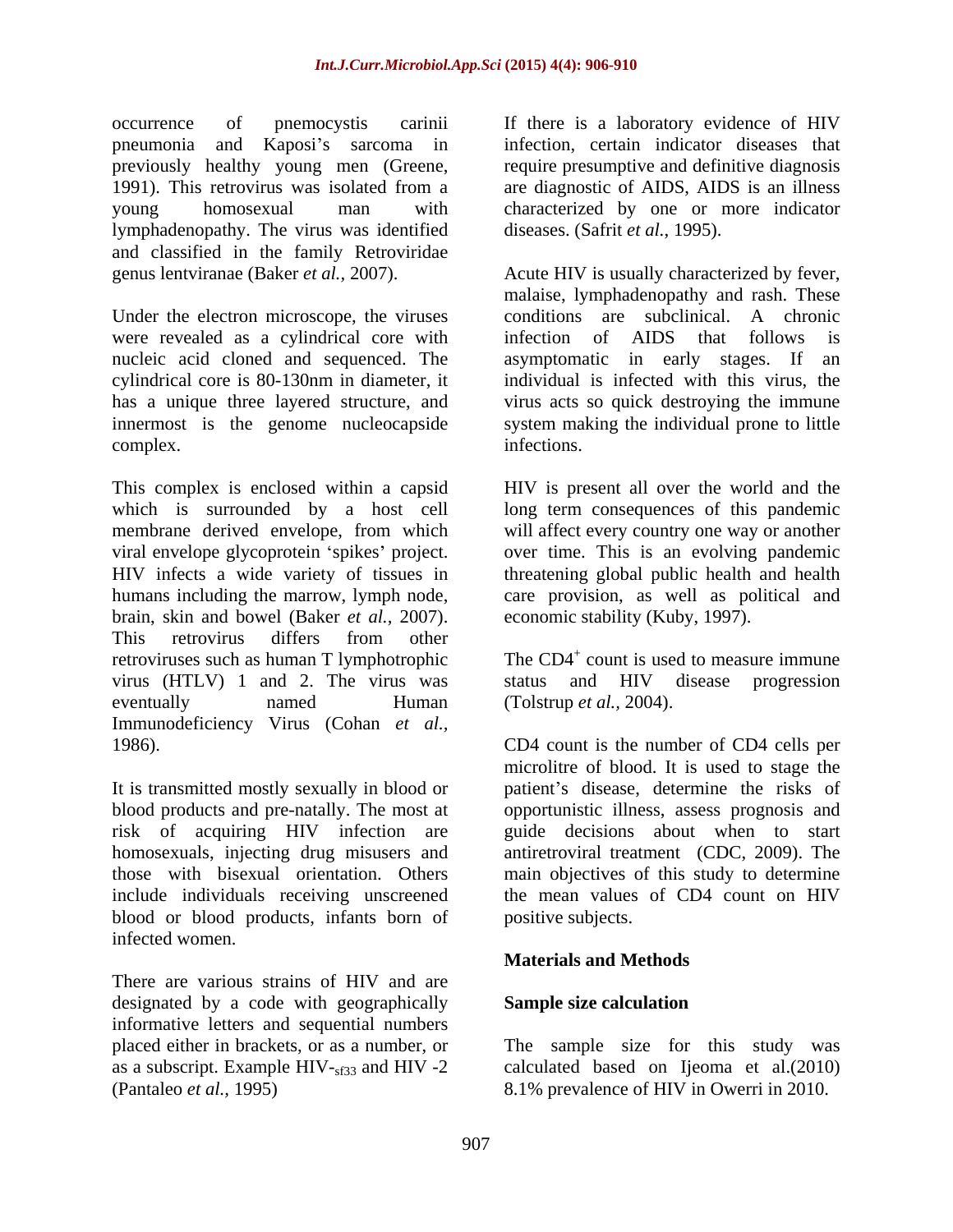$$
n = 1.962 \times 0.08 (1.00-0.08)
$$
  
(0.05)<sup>2</sup> = 114 samples

Participant information sheet (PIS) was given to the prospective participants. After reading and understanding the PIS, sine with fluorescent colouring pass the questions were asked and proper with hubblescent colouring pass the explanations given. They consented to participate in the study by signing the informed consent form.

### **Eligibility criteria**

Informed consented subjects (both

One hundred and fourteen HIV positive subjects aged 18-65 years attending Heart to Heart clinic of Federal Medical Centre, Owerri between June and December, 2013 were screened. Fifty HIV negative subjects were also screened and they served as **Statistical analysis** controls.

Informed consented subjects were sampled. About 2.5mls of blood was added into ethylene diamine tetra acetic acid (EDTA) bottle and mixed immediately by reverse uniform inversion for platelet and CD4 counts. CD4 count was performed using cyflow counter 1 manufactured by paretic Gmbh, Germany. **Result and Discussion** 

By automation using cyflow counter 1

 $n = 1.96^2$  x 0.08 (1.00-0.08) flows through a capillary into the flow  $= 114$  samples cuvette. Here, the sheath fluid takes it with  $(0.05)^2$  it. Because of the specific flow cuvette **Informed consent** speeded up. You get a very narrow, laminar The principle behind this test is the sample geometry the sheath and sample current are flowing sample stream. This means, the sample stream does not get mixed with the sheath stream. The cells or particles labeled with fluorescent colouring measuring area one after the other. The cells or particles are individually illuminated by the excitation light and the fluorescent light is measured and analyzed.

### **Procedure:**

HIV/AIDS positive patients and HIV Wash the machine twice with 960µl negative controls). cleansing solution, rinse with 960µl of rinse **Subjects Subjects bead** to get an acceptable peak. Then add solution. Run control using count check 20µl of monoclonal antibody and 20µl of blood. Mix and incubate in the dark for 15mins. Add 800µl of buffer and slot the tube in the machine. Results are displayed on the LCD screen.

### **Statistical analysis**

**Sample collection** The data obtained were subjected to some statistical analysis such as the mean  $(X)$ , standard deviation (SD), standard error of mean (SEM), student's t-test and Pearson moment of correlation using statistical package for social sciences (SPSS) version 17. The results were expressed in mean  $\pm$ standard error of mean.

# **Result and Discussion**

**CD4 count** The mean value of CD4 Count among the manufactured by Partec Gmbh Germany. patients (P< 0.05) when compared with the study subjects are shown in table below CD4 counts were significantly lower in HIV seronegative subjects (control).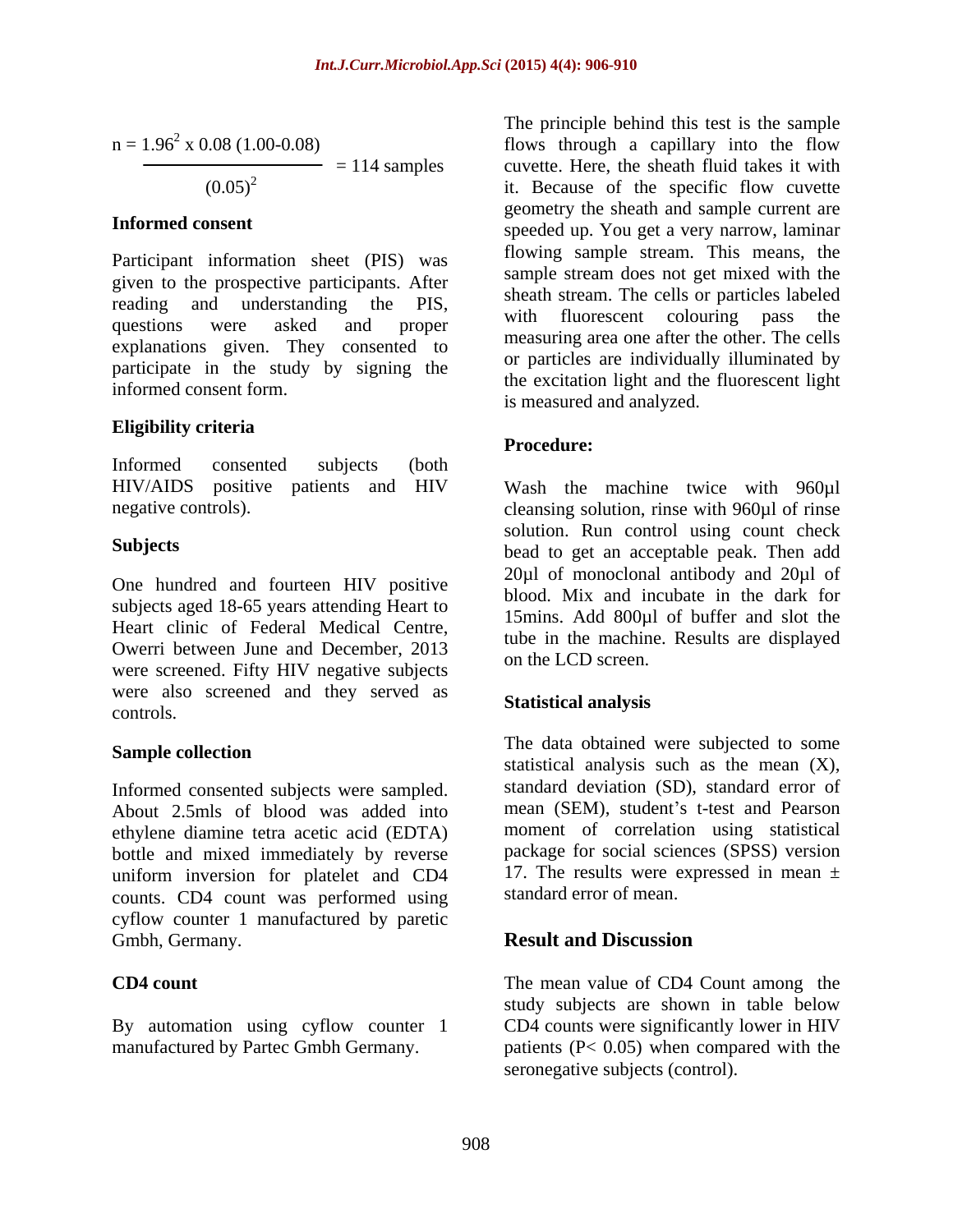Result obtained in this study showed a HIV – Negative individuals (control) significant reduction in CD4 count in HIV patients when compared to their conforms to the work of Omoregie *et al.,* positive patients had lower CD4 counts than

(Lafeuiliade *et al.,* 1992).

seronegative control (p < 0.05), which The findings of this study indicates in HIV 2009,who found a significant reduction in count whereas .CD4 T Cells is the major CD4 count of HIV positive individuals when immune arm attacked by HIV.The level of compared with the seronegative controls. CD4 should be established early in HIV The HIV attacks and destroys cells with the positive patients to find out when to CD4 antigen and this explains why HIV commense treatment for a better well-living Positive individuals with a decrease in CD4 of the affected patients.

| Table.1 The mean values of CD4 count among the study group |  |
|------------------------------------------------------------|--|
|                                                            |  |

|            | <b>Parameter   HIV Negative subjects</b> | <b>HIV Positive subjects</b> | <b>P</b> Value |
|------------|------------------------------------------|------------------------------|----------------|
|            | $(n = 50)$                               | $(n = 114)$                  |                |
| CD4        | $970 \pm 220.05$                         | $390.0 \pm 107.09$           | < 0.05         |
| (cells/µl) |                                          |                              |                |

NB: Figures are in mean  $\pm$  standard deviation; n= number tested

- Ascher, M., S., Sheppard, H., W., (1990).
- Baker, F., J, Silverton, R., E., Pallister, C.,
- Centres for Disease Control and Prevention and treastment of opportunistic
- Cohan ,A.J, Philips, T.Mand Kessler, C.M.
- **References** Fox, C., H., Cottler-Fox, M., (1992). The pathology of HIV infection. *Immunol. Today*; 13: 353.
	- AIDS as immune system activation. Greene, W., C., (1991). The molecular *J. Acquired Immune Deficiency*  biology of human immunodeficiency *Syndromes*; 3: 177. virus type 1 infection. *New Engl. J. Med*; 324: 308.
	- J., (2007). Haemaostasis in Ijeoma, B., C., Kalu, I., G., Nwachukwu, C., Introduction to Medical Laboratory <br>
	Technology. 7<sup>th</sup> ed, Honeyland **Incidence** cases of HIV/AIDS Technology. 7<sup>th</sup> ed, Honeyland Incidence cases of HIV/AIDS Resources limited. PP 387. infection in Owerri West local (2009). Guidelines for prevention Nigeria. *Journal of Biological* U., Nwachukwu, government area of Imo State, *Science*; 5(4): 304-309.
	- infections in HIV-1 infected adults Kuby, J., (1997). The immune system in and adolescents: Recommendations  $\triangle$  AIDS. In Immunology:  $3^{rd}$  edition; from CDC, the national institutes of Freeman and Company. Pp 523-541.  $r\ddot{d}$  odition: edition;
	- Health and the HIV medicine Lafeuillade, A., Alessi, M., C., Poizot association of the infectious diseases Martin, I., (1992). Endothelial cell society of America. dysfunction in HIV infection. *J*  (1986). Circulating coagulation *Acquir Immune Defic Syndr*; 5:127- 131.
	- inhibitors And AIDs. *Ann. Intern.* Omoregie, R., Osakwe, S., I., Ihemeje, V., *Med*, 104: 175-180 Omokaro, E., U., Ogefere, H., O., (2009). Correlation of CD4 count